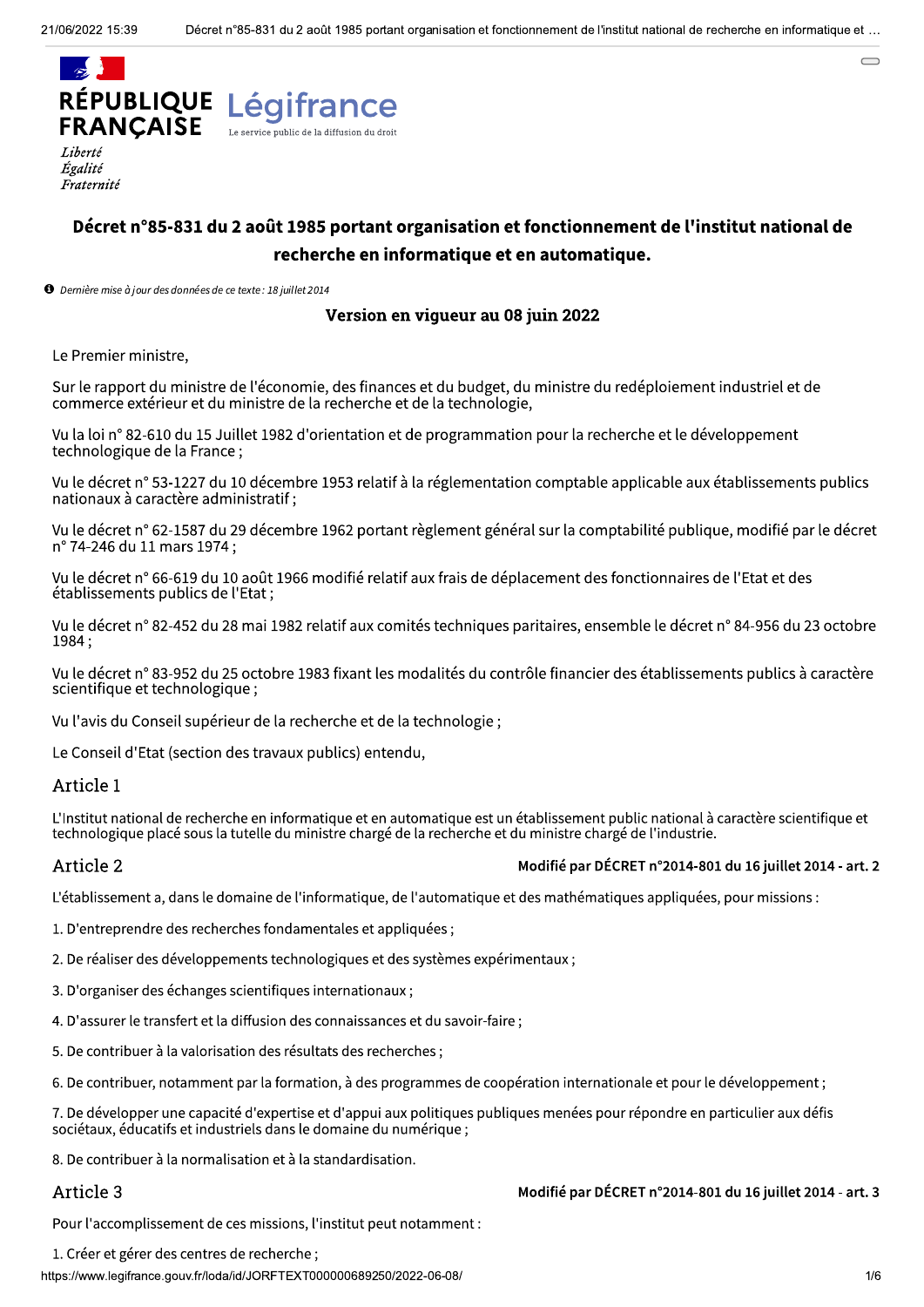Lecret n°85-831 du 2 aout 1985 portant organisation et fonctionnement de l'institut national de recherche en informatique et …

2. Constituer des filiales et prendre des participations ;

3. Participer à des structures de recherche partagées avec d'autres organismes ou universités et à des actions menées  $\alpha$ conjointement avec des services de l'Etat, des collectivités locales ou d'autres organismes publics ou privés, français ou étrangers ;

4. Contribuer à l'élaboration et à la mise en oeuvre d'accords de coopération internationale ;

5. Organiser, notamment en liaison avec d'autres organismes publics ou privés, des actions de formation sur le plan national et  $intermutational$ ;

6. Accueillir et rémunérer des professeurs et des chercheurs de nationalité étrangère.

### Article 4

#### Modifié par DÉCRET n°2014-801 du 16 juillet 2014 - art. 4

L'institut est administré par un conseil d'administration, présidé par une personnalité scientifique nommée pour une période de cing ans renouvelable une fois, par décret pris sur proposition du ministre chargé de la recherche et du ministre chargé de The construction of the contribution intervient après un appel public à candidatures établi sous forme d'avis par le ministre chargé de la recherche, publié au Journal officiel et l'examen de ces candidatures par une commission dont la composition et le fonctionnement sont fixés à l'article 4-1.

Outre son président, le conseil d'administration comprend :

1-Sept représentants de l'Etat désignés respectivement par les ministres chargés de la recherche, de l'industrie, du budget, de l'enseignement supérieur, de la défense, des affaires étrangères et de l'économie numérique. Ces représentants peuvent, en cas d'absence ou d'empêchement, être remplacés par un suppléant désigné dans les mêmes conditions que le titulaire.

2-Neuf personnalités :

Deux personnalités de l'industrie du numérique désignées par le ministre chargé de l'industrie ;

Trois personnalités scientifiques désignées par le ministre chargé de la recherche;

Deux personnalités représentatives du monde du travail dont l'une désignée par le ministre chargé de la recherche et l'autre, par le ministre chargé de l'industrie;

Deux personnalités choisies parmi les utilisateurs des technologies relevant du champ de compétences de l'établissement désignées par le ministre chargé de l'industrie.

3-Quatre représentants du personnel de l'institut ou leurs suppléants dont deux chercheurs, élus selon des modalités fixées par arrêté du ministre chargé de la recherche et du ministre chargé de l'industrie.

Les membres du conseil d'administration désignés conformément aux 1, 2 et 3 ci-dessus sont nommés pour une durée de cinq ans renouvelable une fois par arrêté conjoint du ministre chargé de la recherche et du ministre chargé de l'industrie.

Le président du conseil scientifique, le ou les directeurs généraux délégués, le contrôleur budgétaire et l'agent comptable assistent aux séances du conseil d'administration avec voix consultative.

Le président du conseil d'administration peut également appeler à participer aux séances, avec voix consultative, toute personne, dont il juge la présence utile.

Les membres démissionnaires ou décédés ou qui n'exercent plus les fonctions au titre desquelles ils avaient été désignés ou élus doivent être remplacés. Dans ce cas, le mandat des nouveaux membres expire à la date à laquelle aurait normalement pris fin celui  $\gamma$  des membres qu<sup>i</sup> ils remplacent.

Les fonctions de membre du conseil d'administration sont gratuites. Toutefois, leurs frais de déplacement et de séjour peuvent être remboursés dans les conditions prévues par la réglementation applicable aux fonctionnaires de l'Etat.

### Article 4-1

#### Création DÉCRET n°2014-801 du 16 juillet 2014 - art. 5

La commission d'examen des candidatures mentionnée à l'article 4 est composée de quatre ou six personnalités choisies en raison TE COMMECTE E TENIUM ET TENIUM ET COMBINIUM ET UNIVES DE l'établissement, parmi lesquelles un président, nommées par arrêté conjoint du ministre chargé de la recherche et du ministre chargé de l'industrie. Elle comprend un nombre égal de femmes et d'hommes.

Après examen des dossiers de candidature transmis à chacun de ses membres par le ministre chargé de la recherche et le ministre chargé de l'industrie, la commission sélectionne les candidats qu'elle auditionnera, dans la limite de six. En cas de partage égal des avis sur le choix de ces candidats, la voix du président de la commission est prépondérante. La commission transmet un rapport écrit motivant l'avis porté sur chacun des candidats auditionnés au ministre chargé de la recherche et au ministre chargé de l'industrie afin d'éclairer leur choix.

La liste des candidats, les dossiers de candidature et les débats de la commission sont confidentiels.

Le mandat des membres de la commission cesse de plein droit à compter de la date de nomination du président du conseil d'administration de l'institut dans les conditions prévues à l'article 4.

Le mandat des membres de la commission desse de<br>d'administration de l'institut dans les conditions pré<br>Les membres de la commission exercent leurs fonct<br>être remboursés dans les conditions prévues par la l<br>https://www.legi Les membres de la commission exercent leurs fonctions à titre gratuit. Toutefois, leurs frais de déplacement et de séjour peuvent être remboursés dans les conditions prévues par la réglementation applicable aux personnels civils de l'Etat.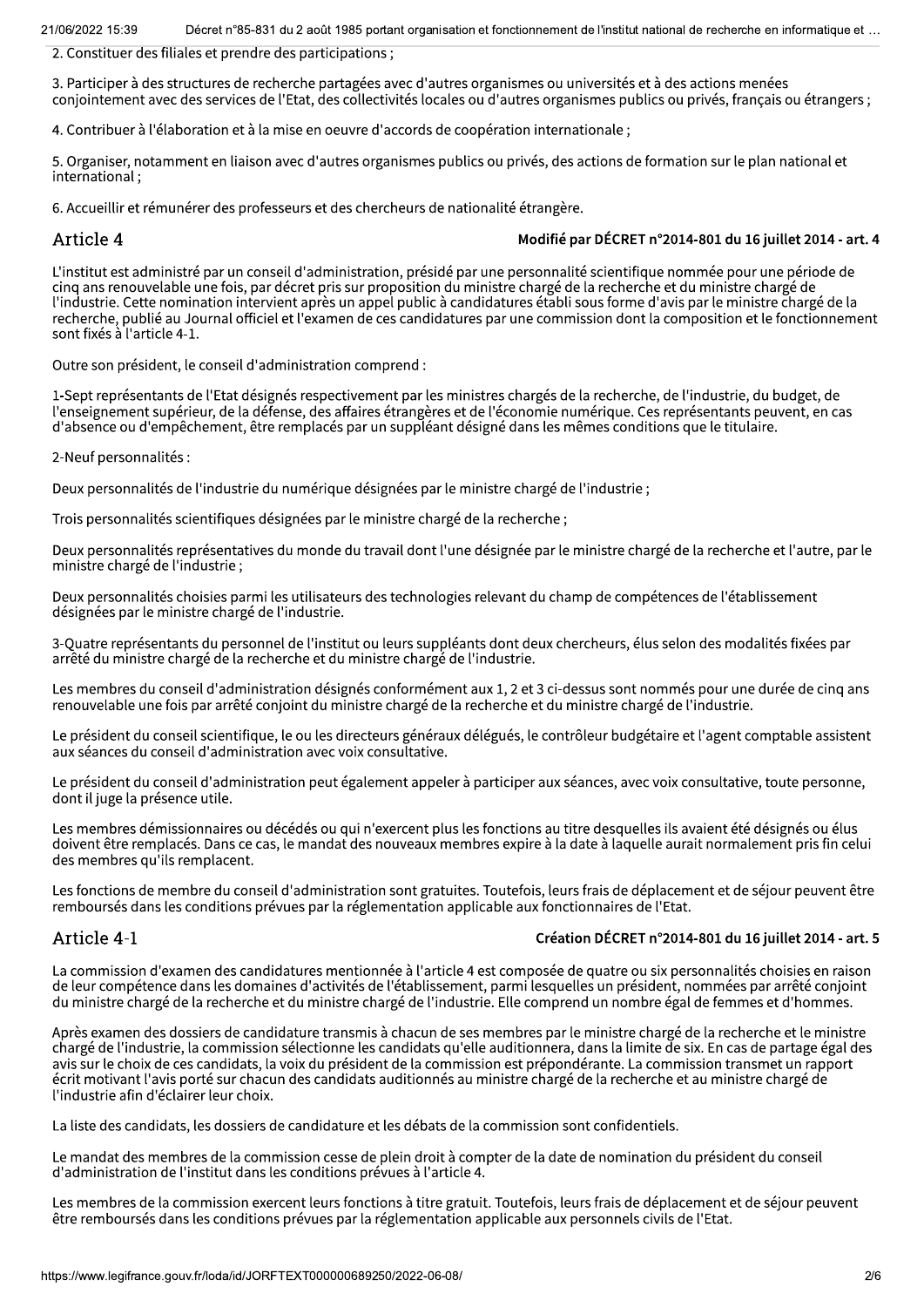Lecret n°85-831 du 2 aout 1985 portant organisation et fonctionnement de l'institut national de recherche en informatique et …

### Article 5

Le conseil d'administration délibère sur :

 $1^\circ$  Les grandes orientations stratégiques de l'institut et sa politique scientifique, technologique et de transfert;

 $1^\circ$  bis Les mesures générales relatives à l'organisation de l'institut et son règlement intérieur;

 $2^\circ$  Le budget et, sous réserve des dispositions du quatrième alinéa de l'article 7, ses modifications; le compte financier;

3° Le rapport annuel d'activité de l'institut présenté par le président ;

 $4^\circ$  Les emprunts :

 $5^\circ$  Les acquisitions, aliénations, échanges d'immeubles, les baux et locations les concernant;

 $6^\circ$  L'acceptation des dons et des legs :

 $7^\circ$  Les conventions comportant des engagements de longue durée pour l'établissement et la participation à des organismes dotés de la personnalité morale;

 $8^\circ$  Les créations de filiales et les prises, cessions et extensions de participations financières;

9° Les contrats et marchés ;

10° Les redevances et rémunérations de toutes natures percues par l'institut ;

 $11^\circ$  Les actions en justice, les transactions ainsi que le recours à l'arbitrage en cas de litiges nés de l'exécution de contrats de  $recherche$  passés avec des organismes étrangers.

Le conseil d'administration se prononce en outre sur les questions qui lui sont soumises par son président, le ministre chargé de la recherche et le ministre chargé de l'industrie.

En ce qui concerne les matières mentionnées aux 5°, 6°, 7°, 9°, 10° et 11°, le conseil peut déléguer une partie de ses pouvoirs au président. Celui-ci lui rend compte lors de sa prochaine séance des décisions qu'il a prises en vertu de cette délégation.

### Article 6

### Modifié par DÉCRET n°2014-801 du 16 juillet 2014 - art. 7

Modifié par DECRET n°2014-801 du 16 juillet 2014 - art. 6

Le conseil d'administration se réunit au moins trois fois par an sur convocation de son président, qui en fixe l'ordre du jour.

Ses délibérations ne sont valables que si la moitié au moins de ses membres assiste ou participe à la séance par des moyens de visioconférence ou de communication électronique permettant l'identification de ces membres et leur participation effective à une délibération collégiale. Si ce quorum n'est pas atteint le conseil est à nouveau convoqué avec le même ordre du jour dans un délai  $maximum$  de trois semaines; il délibère alors sans condition de quorum.

Les délibérations sont prises à la majorité des suffrages exprimés. En cas de partage égal des voix, celle du président est prépondérante.

En cas d'empêchement du président, le conseil d'administration désigne un président de séance.

### Article 7

### Modifié par DÉCRET n°2014-801 du 16 juillet 2014 - art. 8

Les délibérations du conseil d'administration sont exécutoires quinze jours après la réception du procès-verbal par le ministre chargé de la recherche et par le ministre chargé de l'industrie, à moins que l'un d'eux n'y fasse opposition dans ce délai. En cas d'urgence, le ministre chargé de la recherche et le ministre chargé de l'industrie peuvent conjointement autoriser l'exécution immédiate.

Les délibérations portant sur le budget et le compte financier sont exécutoires dans les conditions prévues par le titre III du décret n° 2012-1246 du 7 novembre 2012 relatif à la gestion budgétaire et comptable publique. Les délibérations portant sur les emprunts,  $\ell$ es acquisitions, échanges ou aliénations d'immeubles ainsi que la participation aux organismes dotés de la personnalité morale sont exécutoires dans les mêmes conditions.

Les délibérations portant sur les matières énumérées au 8° de l'article 5 sont exécutoires sauf opposition du ministre chargé de la recherche, du ministre chargé de l'industrie, du ministre chargé de l'économie ou du ministre chargé du budget dans un délai d'un mois à compter de leur réception par chacun de ces ministres.

# Article 8

### Modifié par DÉCRET n°2014-801 du 16 juillet 2014 - art. 9

Le président du conseil d'administration assure également les fonctions de directeur général de l'institut.

Il représente l'institut en justice et dans tous les actes de la vie civile.

Il prépare les délibérations du conseil d'administration et assure leur exécution.

Il prépare les délibérations du conseil d'administrati<br>Il est ordonnateur principal des dépenses et des recessignature.<br>Signature.<br>https://www.legifrance.gouv.fr/loda/id/JORFTEXT0000006892 Il est ordonnateur principal des dépenses et des recettes. Il peut désigner des ordonnateurs secondaires qui peuvent déléguer leur signature.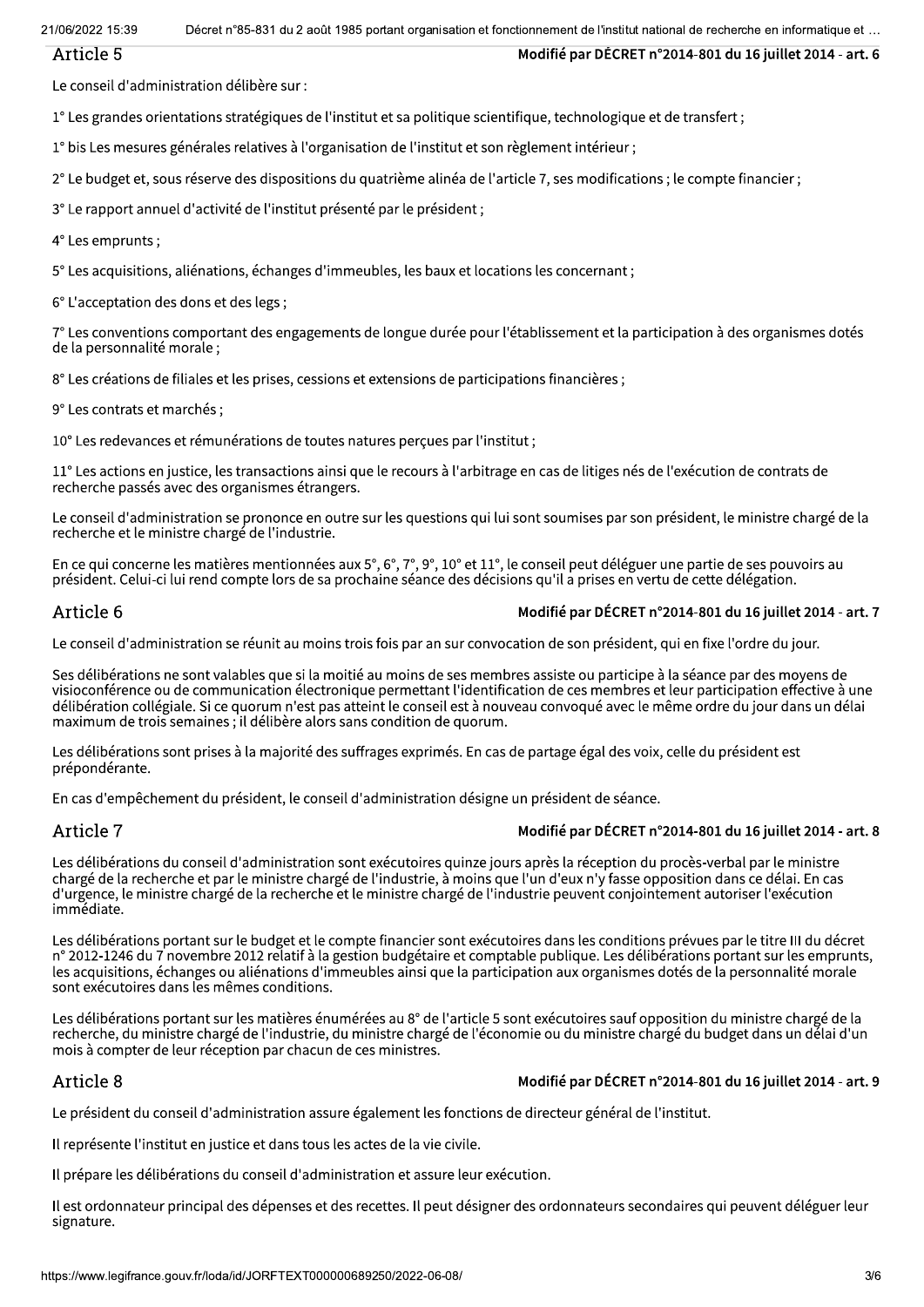21/06/2022 15:39 Lecret n°85-831 du 2 aout 1985 portant organisation et fonctionnement de l'institut national de recherche en informatique et …

Il a autorité sur l'ensemble des services de l'institut dont il fixe l'organisation et gère le personnel. Il est assisté d'un ou de plusieurs directeurs généraux délégués qu'il nomme.

Il peut déléguer sa signature. Il peut déléguer une partie de ses pouvoirs au directeur général délégué ou aux directeurs généraux délégués et à des agents désignés pour exercer des fonctions de responsabilité administrative ou scientifique dans l'établissement ou dans une unité commune avec d'autres organismes. Ces agents peuvent déléguer leur signature.

#### Article 8-1 (abrogé)

Un comite d'evaluation externe compose de personnalités — Abroge par DECRE I n°2014-801 du 16 juillet 2014 - art. 10  $\,$ scientifiques françaises et etrangeres exterieures a l'institut  $\,$  Creation Decret n°2002-459 du 4 avril 2002 - art. 4 () JORF 6 avril 2002 évalue les activités de celui-ci selon des modalités définies par le conseil d'administration.

Les membres de ce comité sont nommés par le président de l'institut sur proposition du conseil d'administration, après avis du conseil scientifique.

### Article 9

### Modifié par DÉCRET n°2014-801 du 16 juillet 2014 - art. 11

Un conseil scientifique, institué auprès du président du conseil d'administration, est l'instance de réflexion et de proposition de l'institut en matière de politique scientifique.

Il donne notamment son avis au conseil d'administration sur les grandes orientations de la politique scientifique de l'institut, les programmes de recherche et le rapport annuel d'activité.

Il est consulté par le président de l'institut sur la création et la suppression des centres de recherche de l'institut, ainsi que sur la nomination de leurs directeurs, le renouvellement de leurs fonctions ou la décision d'y mettre fin.

Le conseil comprend onze personnalités qualifiées, dont au moins une de nationalité étrangère, nommées par arrêté conjoint du ministre chargé de la recherche et du ministre chargé de l'industrie, dont :

1° Deux personnalités de l'industrie du numérique proposées par le ministre chargé de l'économie numérique ;

2° Deux personnalités choisies parmi les utilisateurs des technologies relevant du champ de compétences de l'établissement proposées par le ministre chargé de l'industrie;

3° Trois personnalités scientifiques proposées par le ministre chargé de la recherche ;

4° Trois personnalités scientifiques proposées par le ministre chargé de l'enseignement supérieur ;

5° Une personnalité scientifique proposée par le ministre de la défense.

Il comprend également quatre membres du personnel de l'institut ou leurs suppléants, dont trois chercheurs, élus par le personnel. formation of the product of the fluoresceae product of the modelities of the modelities of the modelities due particle between the production of the product of the product of the product of the product of the product of th intérieur de l'institut.

La durée du mandat des membres du conseil scientifique est de cinq ans renouvelable une fois.

Le président, choisi parmi les personnalités qualifiées mentionnées ci-dessus, est nommé par arrêté conjoint du ministre chargé de la recherche et du ministre chargé de l'industrie.

Les membres démissionnaires ou décédés ou qui n'exercent plus les fonctions au titre desquelles ils avaient été désignés doivent être remplacés. Dans ce cas, le mandat des nouveaux membres expire à la date à laquelle aurait normalement pris fin celui des membres qu'ils remplacent.

Les fonctions de membres du conseil scientifique sont gratuites. Toutefois, leurs frais de déplacement et de séjour peuvent être remboursés dans les conditions prévues par la réglementation applicable aux fonctionnaires de l'Etat.

Le conseil scientifique se réunit sur convocation de son président : il délibère sur un ordre du jour arrêté par le président de l'institut.

En cas d'empêchement du président, le conseil scientifique désigne un président de séance.

### Article 9-1

### Création DÉCRET n°2014-801 du 16 juillet 2014 - art. 12

Un comité d'évaluation externe composé de personnalités scientifiques francaises et étrangères extérieures à l'institut peut évaluer les activités de celui-ci à la demande du conseil d'administration et selon des modalités définies par ce dernier. Dans ce cas, le conseil d'administration met l'instance mentionnée à l'article L. 114-3-1 du code de la recherche en mesure de s'assurer, dans les conditions prévues au 1° de cet article, de la qualité des évaluations conduites par le comité d'évaluation.

Les membres de ce comité sont nommés par le président de l'institut, sur proposition du conseil d'administration, après avis du conseil scientifique.

### Article 10

#### Modifié par DÉCRET n°2014-801 du 16 juillet 2014 - art. 13

conseit scientifique.<br>
Article 10<br>
Il est créé une commission d'évaluation. Elle exerce<br>
l'institut. Elle prépare les travaux du conseil scientifi<br>
l'institut.<br>
https://www.legifrance.gouv.fr/loda/id/JORFTEXT0000006892 Il est créé une commission d'évaluation. Elle exerce les compétences qui lui sont dévolues par les statuts des personnels de l'institut. Elle prépare les travaux du conseil scientifique en contribuant notamment à définir les orientations des activités de l'institut.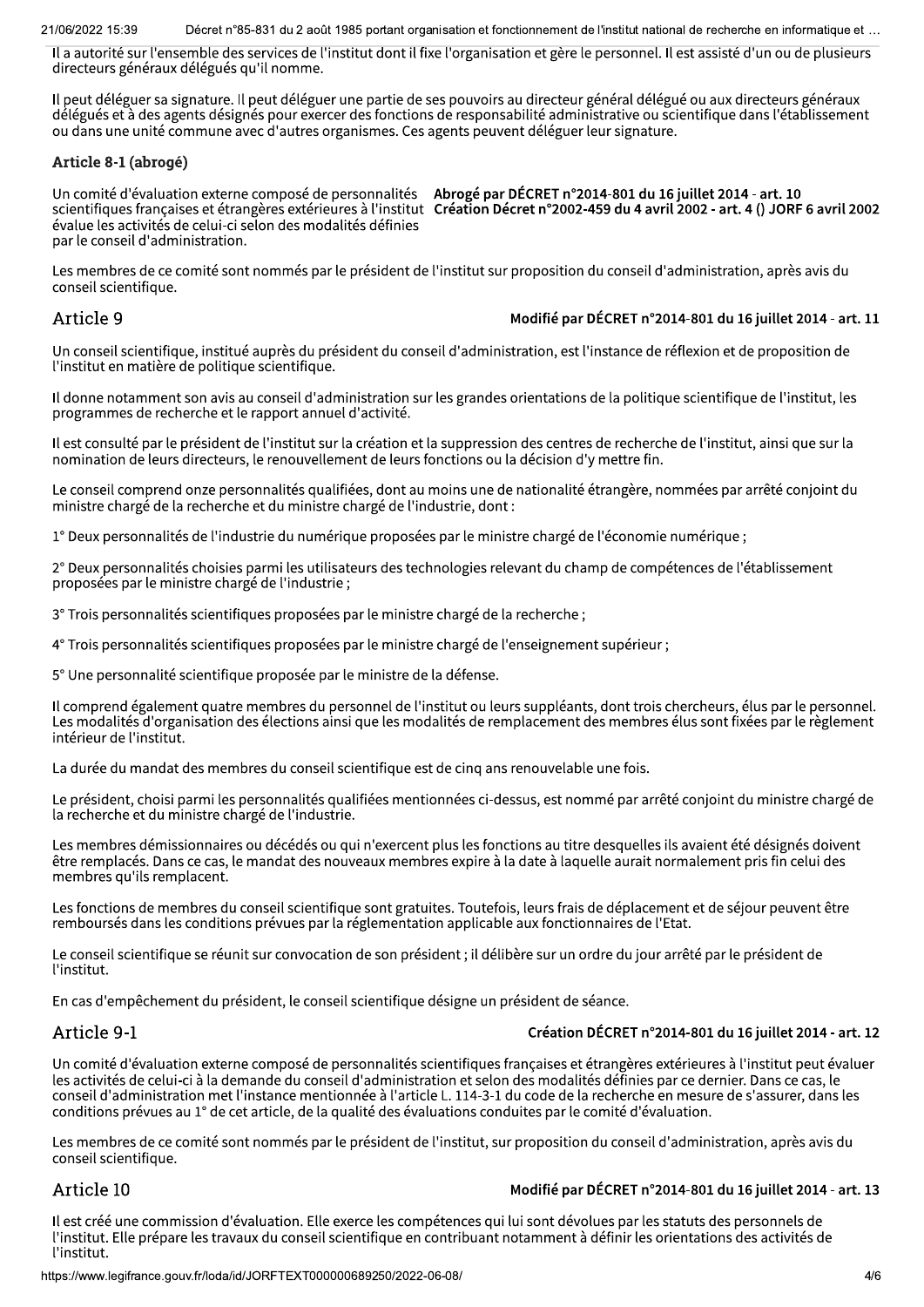Lecret n°85-831 du 2 aout 1985 portant organisation et fonctionnement de l'institut national de recherche en informatique et …

En outre le conseil d'administration peut décider de confier l'organisation de l'évaluation des unités de recherche à l'instance mentionnée à l'article L. 114-3-1 du code de la recherche dans les conditions prévues au 2° de cet article, ou demander à cette instance de s'assurer de la qualité des évaluations conduites par la commission d'évaluation en validant la procédure qu'elle propose.

Cette commission comprend :

A. - Vingt personnalités scientifiques nommées par le président de l'institut, dont la moitié sur proposition du président du conseil scientifique :

1° Dix personnalités ou leurs suppléants exercant leurs fonctions au sein de l'institut;

2° Dix personnalités extérieures à l'institut.

B. - Vingt membres ou leurs suppléants élus par et parmi les personnels de l'établissement. Les modalités d'organisation des élections ainsi que les modalités de remplacement des membres élus sont fixées par le règlement intérieur de l'institut.

Le président de cette commission est désigné, parmi ses membres, par le président de l'institut, sur proposition du président du conseil scientifique.

La durée du mandat des membres et du président de la commission est de quatre ans renouvelable. Les membres démissionnaires ou décédés ou qui n'exercent plus les fonctions au titre desquelles ils avaient été désignés doivent être remplacés. Dans ce cas, le mandat des nouveaux membres expire à la date à laquelle aurait normalement pris fin celui des membres qu'ils remplacent.

# Article 11

### Modifié par DÉCRET n°2014-801 du 16 juillet 2014 - art. 14

Les centres de recherche relevant de l'institut sont créés par décision du président de l'institut après avis du conseil scientifique. Ces centres recoivent sous forme de dotations globales les crédits qui leur sont alloués au titre de leur fonctionnement, de leur petit et moyen équipement et des missions.

# Article 12

### Modifié par DÉCRET n°2014-801 du 16 juillet 2014 - art. 15

Les directeurs de centres de recherche sont nommés par décision du président de l'institut après avis du conseil scientifique. La durée maximale d'un mandat est de cinq ans ; nul ne peut diriger le même centre de recherche pendant plus de dix années consécutives.

Le président de l'institut définit les attributions des directeurs de centres dans le cadre de l'organisation générale de l'institut.

### Article 13 (abrogé)

En application de l'article 11 du decret du 28 mai 1982 — <mark>Abroge par Decret n°2002-459 du 4 avril 2002 - art. 7 (V) JORF 6 avril 2002</mark> susvisé, les représentants des personnels au sein du

comité technique paritaire sont élus au scrutin de liste à la représentation proportionnelle dans des conditions fixées par arrêté conjoint du ministre chargé de la recherche et du ministre chargé de l'industrie. Les chercheurs, d'une part, et les autres personnels de l'institut, d'autre part, sont regroupés en deux collèges distincts.

# Article 14

Les ressources de l'institut comprennent des subventions de l'Etat et des ressources provenant notamment des accords qu'il conclut avec des organismes publics ou privés, nationaux, étrangers ou internationaux.

### Article 15 (abrogé)

L'institut est soumis au contrôle financier de l'Etat dans les conditions prévues par le décret du 25 octobre 1983 susvisé. Abrogé par Décret n°2012-1247 du 7 novembre 2012 - art. 112

Modifié par Décret n°2012-1247 du 7 novembre 2012 - art. 112

# Article 16

L'établissement est soumis aux dispositions des titres ler et III du décret n° 2012-1246 du 7 novembre 2012 relatif à la gestion budgétaire et comptable publique, sous réserve des dispositions du décret n° 2002-252 du 22 février 2002 relatif au régime budgétaire, financier et comptable des établissements publics à caractère scientifique et technologique. Des comptables secondaires peuvent être désignés par le président après avis de l'agent comptable et avec l'agrément du ministre chargé du budget.

# Article 16-1

Modifié par Décret n°2010-1035 du 1er septembre 2010 - art. 9 (V)

Le présent décret peut être modifié par décret en Conseil d'Etat.

# Article 17

Le décret n° 79-1158 du 27 décembre 1979 portant c<br>est abrogé.<br>Article 18<br>https://www.legifrance.gouv.fr/loda/id/JORFTEXT0000006892 Le décret n° 79-1158 du 27 décembre 1979 portant création d'un institut national de recherche en informatique et en automatique est abrogé.

# Article 18